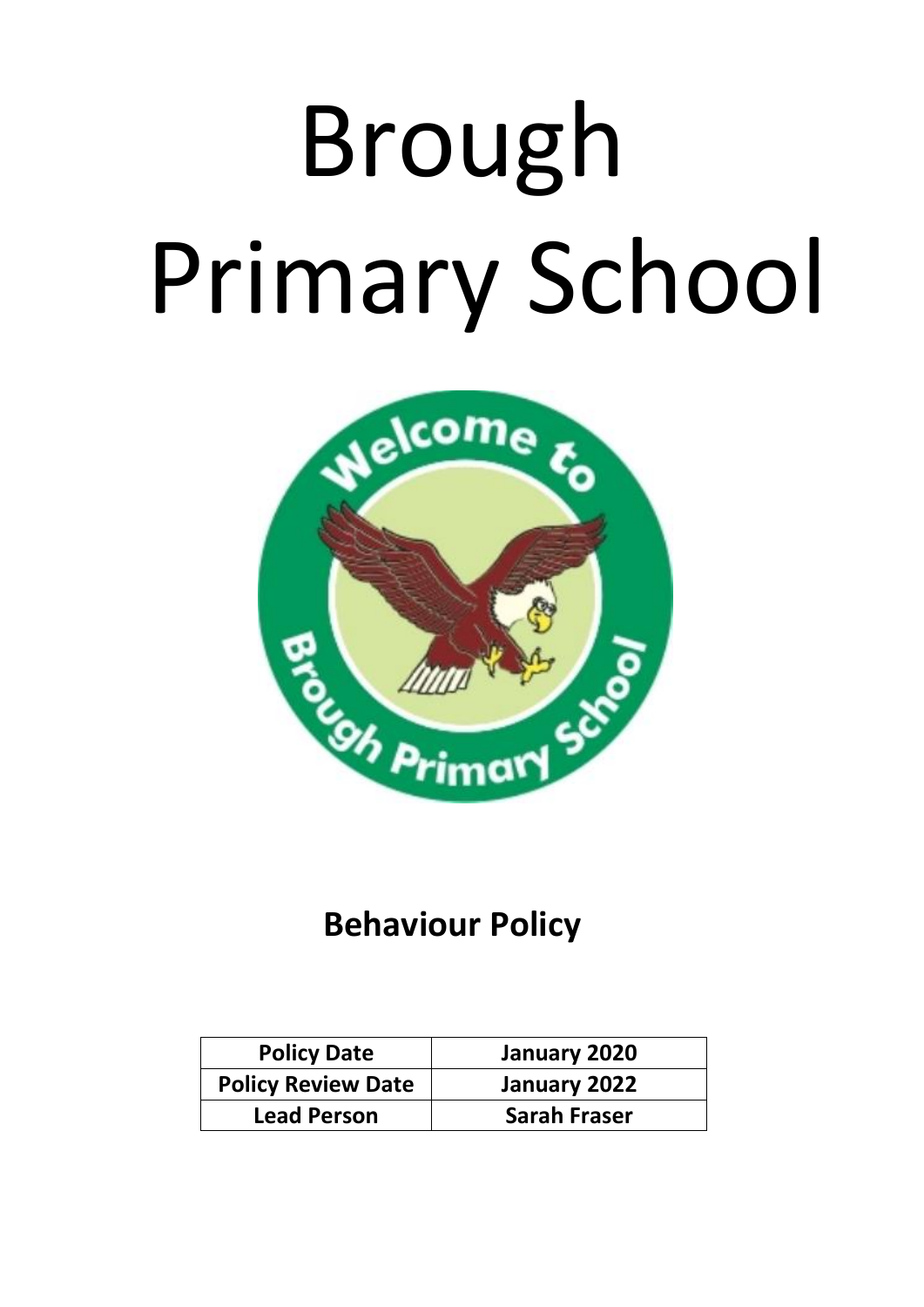#### **Aims of this Policy**

- To create a calm purposeful environment which encourages and reinforces good behaviour
- To develop high standards of work and behaviour.
- To promote the values of respect, co-operation, self-discipline, consideration and responsibility which underpin good behaviour.
- To encourage consistency of response to both positive and negative behaviour.
- To provide clear guidance to staff, governors, children and parents about the school's code of practice.
- To prevent all forms of bullying amongst children and deal with any incidents, if they do occur, as quickly as possible.

#### **General Guidance**

- All staff will lead by example reinforcing expected behaviour.
- All staff will treat all children with equal respect, being calm and polite.
- Good behaviour should always be expected and valued.
- Children should be encouraged to adopt a problem solving approach, taking responsibility for their own behaviour.

#### **Brough Star Achievements**

In order for all children to achieve success at Brough Primary School, it is necessary for children to feel safe and secure, be treated with respect and most importantly, to learn to the best of their ability. Our school rules **reflect** this ethos and **form the basis** of the achievements we would like our children to aim towards.

- **To be kind and helpful**
- **To work hard**
- **Well-presented work**
- **To be a good listener**
- **To be independent**

#### **Achievement points Recording**

Achievement points are recorded by the children in their own classrooms. Any member of staff can award achievement points and there is always a weekly focus (i.e. work hard). Children colour in or tally against an achievement using a class grid of points.

#### **Achievement points: Celebration**

Achievement points are collated at the end of the week and achievement certificates are awarded in the whole school assembly (KS1, Lower KS2 and Upper KS2 class winners and the individual/s from each class). This is alongside a range of 'Head Teacher' awards and the reading out of 'Golden' names (children who have gone into the Head teacher's 'gold' book that week for their achievements).

A 'Proud Cloud' celebration postcard will be awarded to one child per class, per week. The postcard is sent home and remains a surprise to the class until the following Monday when that child has received their postcard at home over the weekend.

Individual classes may give additional awards to celebrate green behaviour or achieving a whole class target (i.e. stickers, 'star of the week' trophy/teddy bear or marbles in a jar).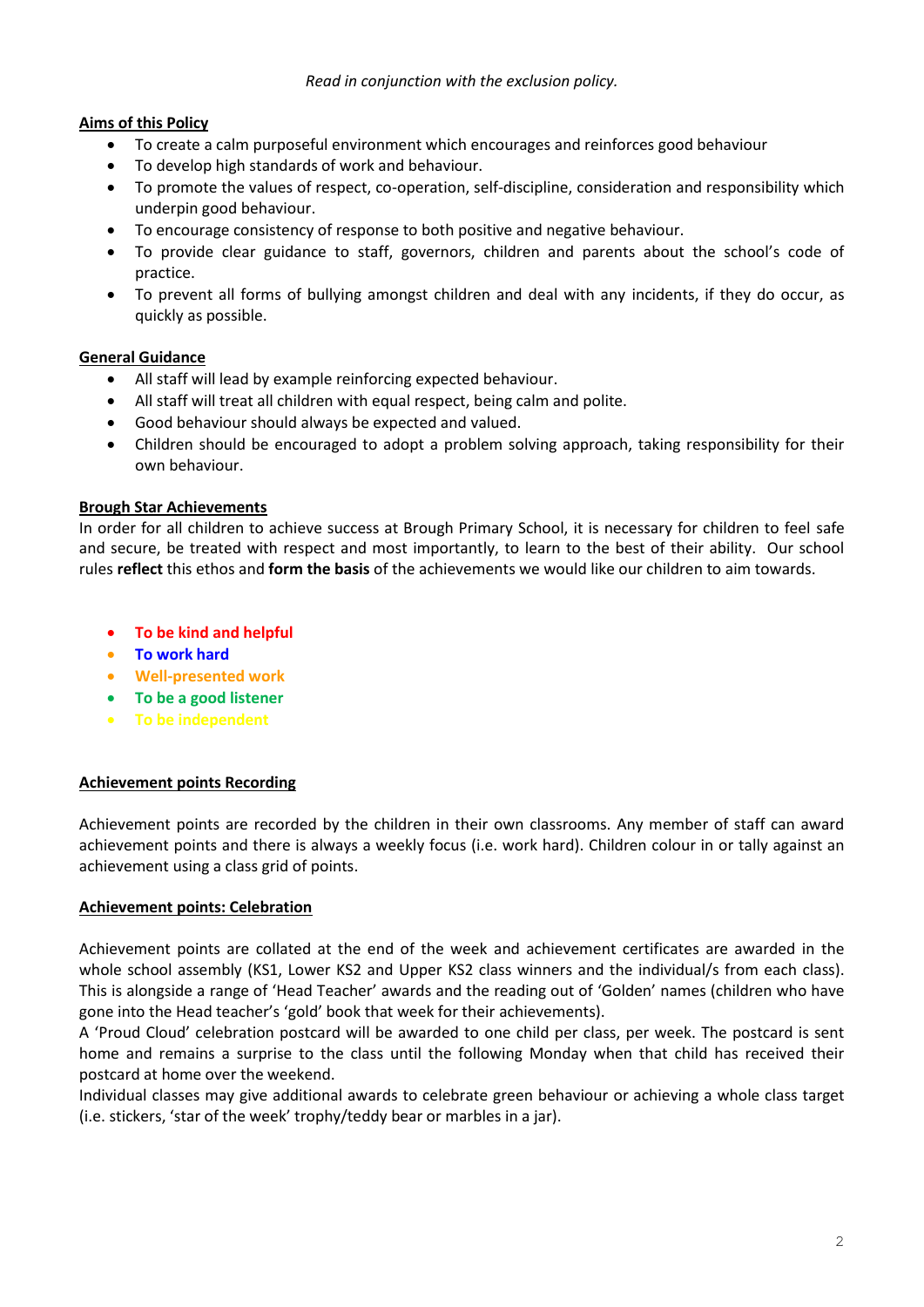#### **In the classroom: rules and routines**

Children need to know what is expected of them in the classroom therefore; at the beginning of each academic year classroom rules and routines are established and **prominently** displayed in each classroom so they can be constantly referred to. The classroom rules are made in conjunction with the children so that they feel ownership of the rules.

#### **Rewards**

Our emphasis is on rewards to reinforce good behaviour. We believe that rewards have a motivational role, helping children to see that good behaviour is valued. Whole school rewards include:

- Achievement points, certificates and verbal acknowledgements to recognise achieving individuals / whole class (weekly assemblies)
- 'Proud cloud' postcard that is posted to one child from each class per week.
- Kindness trophies- Children are encouraged to nominate each other for acts of kindness. One KS1 and one KS2 nomination is selected each week and read out in the whole school assembly. The children receive a kindness trophy that they get to keep it on their desk until the following Friday.
- Weekly class target resulting in agreed whole class reward when it is achieved.
- Whole school 'golden' time each Friday afternoon (unless for specific reasons) for all children who have had a mostly 'green' week (children will be exempt for some of this time for any negative behaviour).

Other rewards could include:

- Verbal praise e.g. well done for listening.
- Non-verbal praise e.g. thumbs up, smile.
- Individual stickers (younger children).
- Sharing good work and behaviour with other children and staff.

#### **Monitoring Negative Behaviour / Sanctions**

At Brough School, we are very proud of our children's excellent behaviour. There are however, occasions when individual children exhibit behaviour which is unacceptable. Our ethos is built upon a commitment to encourage and support children in making positive choices. As part of this approach of rewards and sanctions, all staff use behaviour modification strategies to prevent unacceptable behaviours, forge positive relationships and change individual children's behaviour.

We monitor negative behaviour according to the following:

- Being rude
- Silly behaviour
- Not following instructions
- Being unkind

Each time there is an incident when a child displays any of the negative behaviours above; we update SIMS with the necessary details. This includes the nature of the incident, who was involved, who dealt with the incident, how parents were informed and any follow up action required. This ensures that a central, electronic record is kept for each child in our school and all staff can easily monitor the behaviour of their own class**.** 

Some children with specific behavioural needs, will have a separate chronology sheet which needs to be regularly updated by all staff who support these children.

Where significant behaviour concerns arise these will be dealt with in a manner bespoke to each child ensuring that parents/carers are kept informed at each step.

#### **All members of staff need to adhere to the negative behaviour pathway (see page 6).**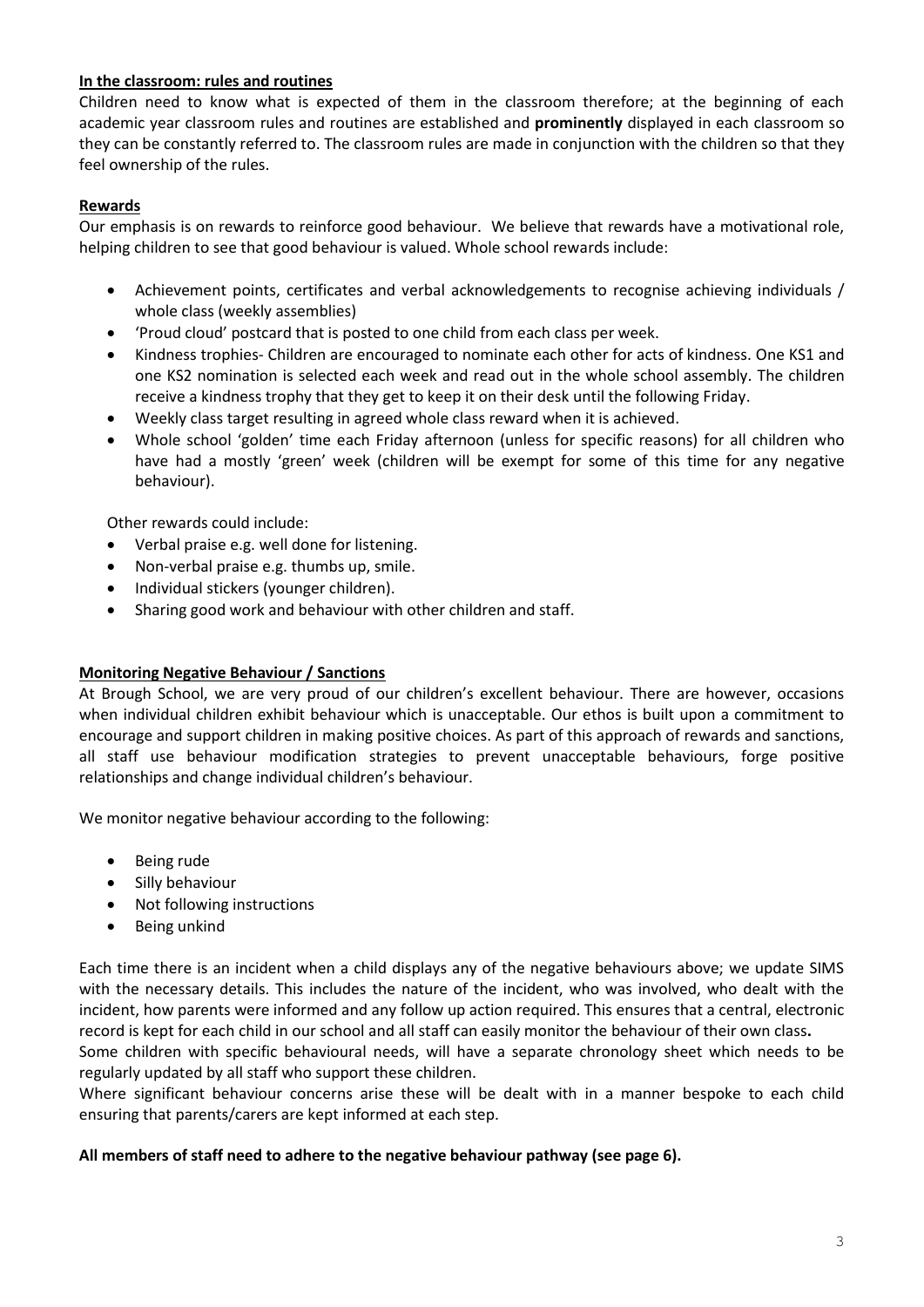#### **Reporting lunchtime incidents**

If a behaviour incident is recorded at lunchtime, teaching staff would need to take the information from the lunchtime staff and update SIMS accordingly (highlight the option for lunchtime incident so we can easily track the amount of incidents occurring at lunchtimes).

#### **Sanctions:**

- verbal reprimand
- reminder of expected behaviour
- loss of some golden time on a Friday afternoon
- time out
- loss of responsibility

#### **It's Good to be Green!**

Each classroom has a set of 'traffic lights' coloured gold, green, amber and red. All children begin on the green traffic light but if **they choose not to follow the school's rules** they are moved onto the next coloured traffic light (amber then red). The gold star is there to award children who have been consistently 'green' and who have gone above and beyond behaviour expectations. When a child's name is put on to the gold star, they go to the Head teacher and their name is written in to the gold book. The names are read out in the whole school assembly on a Friday.

The aim is to modify the negative behaviour and get back onto green as quickly as possible. All staff encourage 'green behaviour' around school.

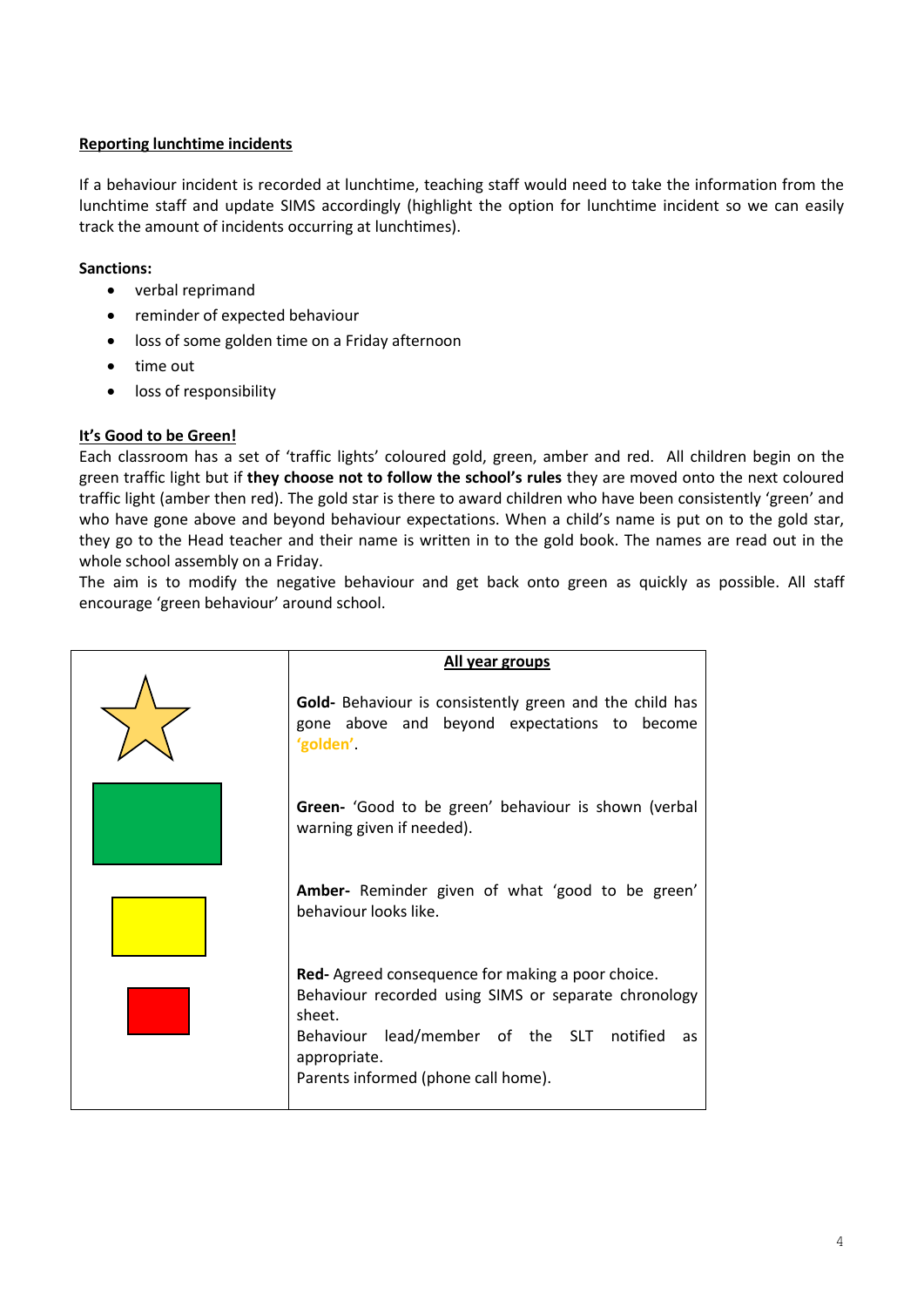| 'Good to be Green'                                                        |
|---------------------------------------------------------------------------|
| Are we<br><b>Green sitters-</b> Show me green sitting.                    |
| <b>Green listeners-</b> Stop and looking at the person who is<br>talking. |
| <b>Green speakers-</b> Use kind words in a quiet, calm way.               |
| Green friends- Be a gentle and caring friend.                             |
| <b>Green walkers-</b> Walk quietly around school on the left.             |

#### **Exclusions**

The Head teacher has the power to exclude a pupil, if necessary, in exceptional circumstances. This can be for a fixed period or permanently (see exclusion policy).

#### **Physical Intervention**

We are committed to encouraging children into making positive behaviour choices however; we do recognise that children sometimes do make the wrong choices. On very rare occasions, this may result in a situation that requires some form of physical intervention by staff that are trained to use appropriate 'Team-Teach' strategies. This would be necessary to stop a pupil committing a criminal offence, causing injury to themselves or others, damaging property, or prejudicing good order and discipline – for example if a pupil refuses to leave a classroom when asked to do so. Any physical intervention used is a last resort and other de-escalation techniques should have been tried. Incidents of physical intervention are recorded on CPOMS and parents/carers are informed.

#### **Monitoring, Review and the Governing Body**

At Brough School we routinely monitor and evaluate the effectiveness of our policies and procedures and where there are indicators for change or improvement, we act accordingly. The children are surveyed regularly and their views sought on how they feel about specific aspects of school life, including the behaviour of all children at our school. Governors are also consulted at each stage of the review process and changes to the policy are discussed and agreed by them.